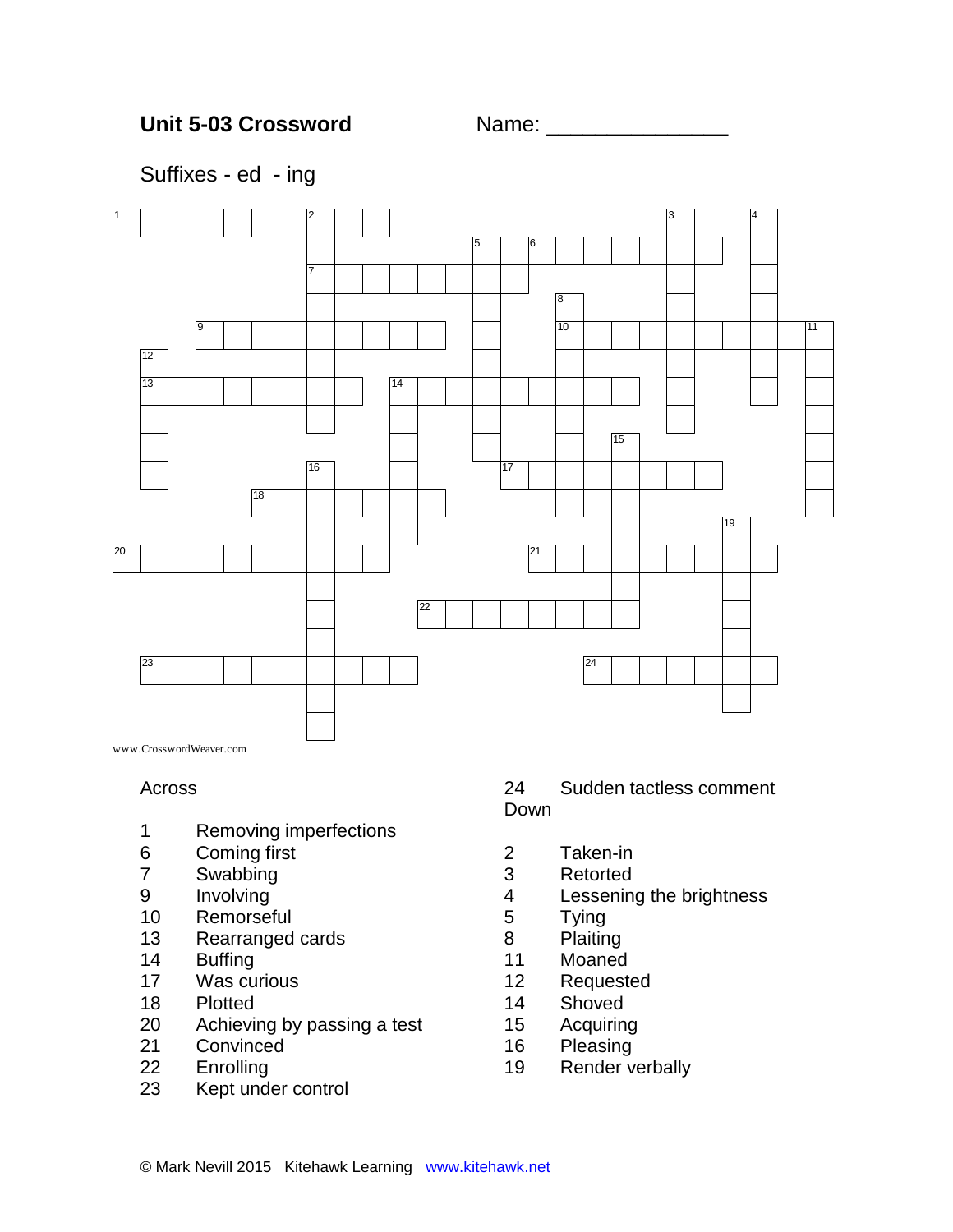# **Unit 5-03 Crossword Solution**



## **Unit 5-03 Polygon Answers**

Some answers:

(With **L**): agile, ale, angle, clan, clang, clean, **cleaning**, gale, genial, glance, glean, glen, lace, lance, lane, lean, leg, lice, line, nail, nil, (21)

(Others without **L**): ace, age, can, cane, cage, gin, nag,